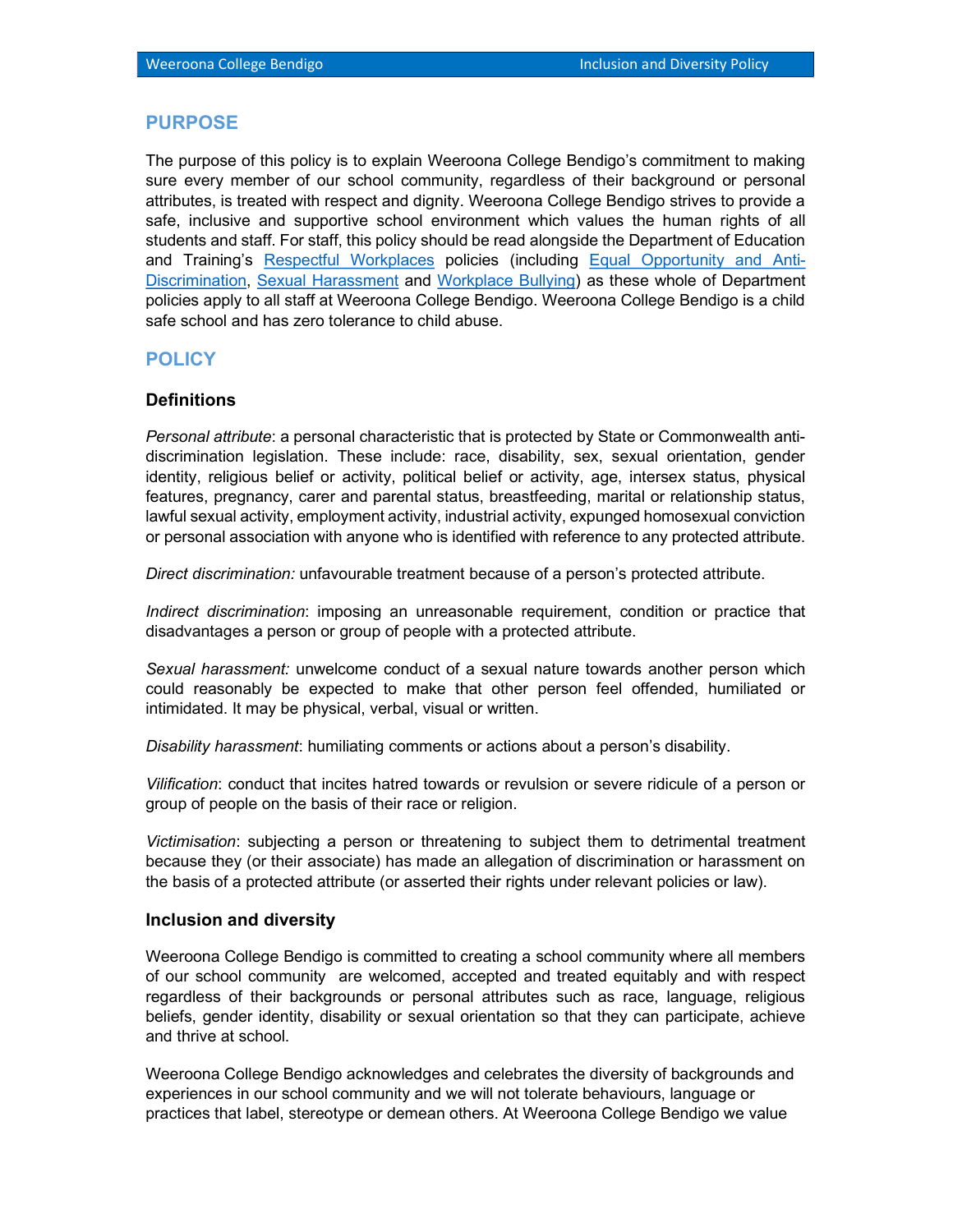the human rights of every student and we take our obligations under anti-discrimination laws and the Charter of Human Rights and Responsibilities seriously.

Weeroona College Bendigo will:

- Actively nurture and promote a culture where everyone is treated with respect and dignity
- ensure that students are not discriminated against (directly or indirectly) and where necessary, are reasonably accommodated to participate in their education and school activities (eg schools sports, concerts, camps and other activites on the same basis as their peers
- acknowledge and respond to the diverse needs, identities and strengths of all students
- encourage empathy and fairness towards others
- challenge stereotypes that promote prejudicial and biased behaviours and practices
- contribute to positive learning, engagement and wellbeing outcomes for students
- respond to complaints and allegations appropriately and ensure that students are not victimised.

Bullying, unlawful discrimination, harassment, vilification and other forms of inappropriate behaviour targeting individuals or groups because of their personal attributes will not be tolerated at Weeroona College Bendigo. We will take appropriate measures, consistent with our Student Wellbeing and Engagement and Bullying policies to respond to students who demonstrate these behaviours at our school.

Students who may have experienced or witnessed this type of behaviour are encouraged to speak up and to let their teachers, parents or carers know about those behaviours to ensure that inappropriate behaviour can be addressed.

#### Reasonable adjustments for students with disabilities

Weeroona College Bendigo also understands that it has a legal obligation to make reasonable adjustments to accommodate students with disabilities. A reasonable adjustment is a measure or action taken to assist students with disabilities to participate in their education on the same basis as their peers. Reasonable adjustments will be made for students with disabilities in consultation with the student, their parents or carers, their teachers and if appropriate, their treating practitioners. Our school may consult through Student Support Group processes and in other less formal ways. For more information about support available for students with disabilities, and communicating with us in relation to a student's disability, please refer to our school's Student Wellbeing and Engagement policy or contact the Wellbeing Leader for further information.